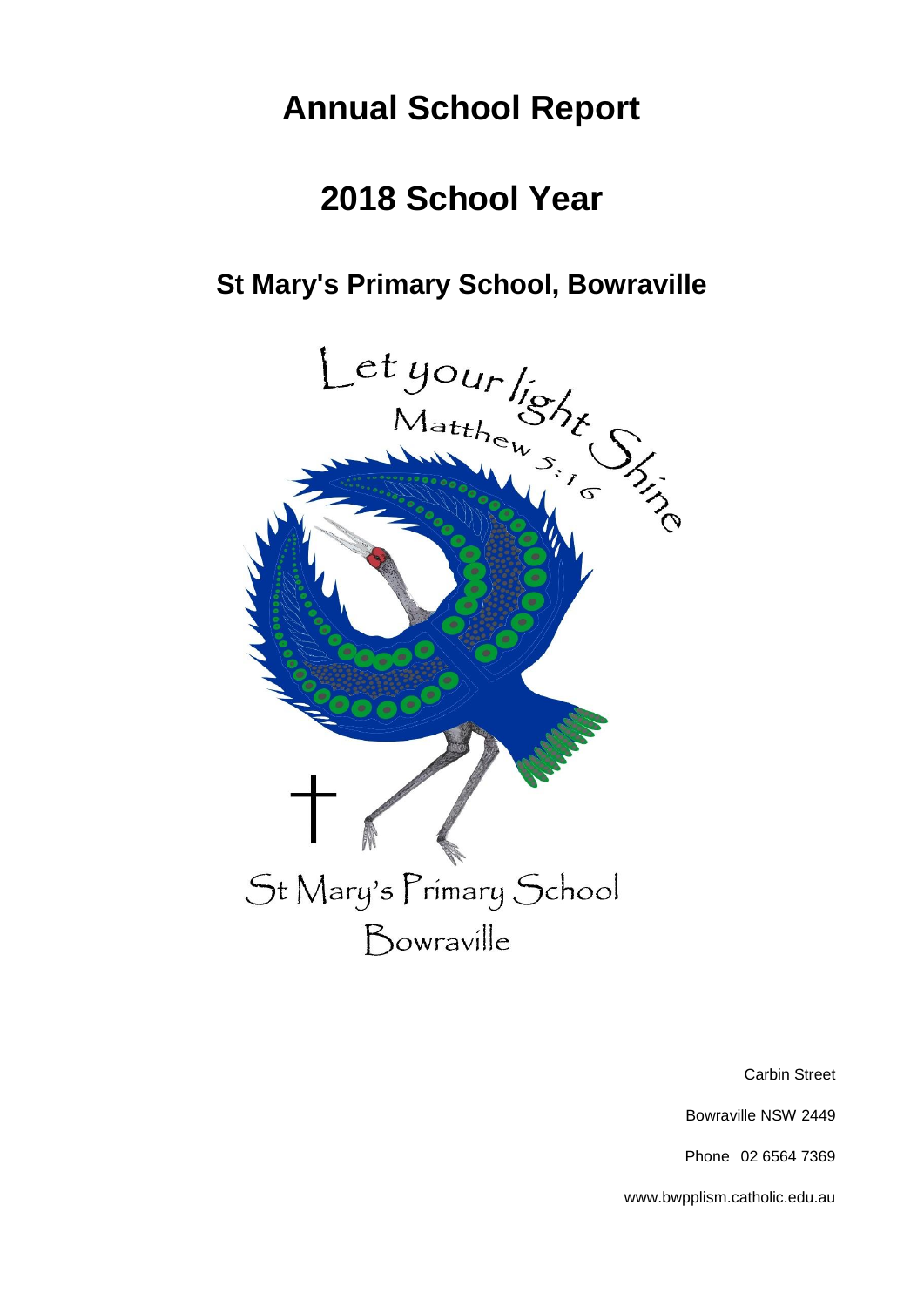#### **About this report**

St Mary's Primary School, Bowraville is registered by the NSW Education Standards Authority (NESA) and managed by the Lismore Catholic Schools Office (CSO), as the 'approved authority' for the Registration System formed under Section 39 of the NSW Education Act 1990.

The *Annual Report to the Parish School Community* for this year provides the parish school community with fair, reliable and objective information about school performance measures and policies, as determined by the Minister for Education.

The *Report* also outlines to the parish school community information about initiatives and developments of major interest and importance and the achievements arising from the implementation of the school Improvement Plan.

The *Report* demonstrates accountability to the Federal and State Government regulatory bodies, the parish and school community and the Catholic Schools Office (CSO). This *Report* has been approved by the CSO which monitors school processes to ensure compliance with all NESA requirements for Registration.

This *Report* complements and is supplementary to school newsletters, yearbooks and other regular communications. The *Report* must be available on the school's website by 30 June 2019 following its submission to NESA.

The contents of this *Report* may be tabled for discussion at various parent forums and all information is public.

Further information about the school or this *Report* may be obtained by contacting the school on 02 6564 7369 or by visiting the website at www.bwpplism.catholic.edu.au.

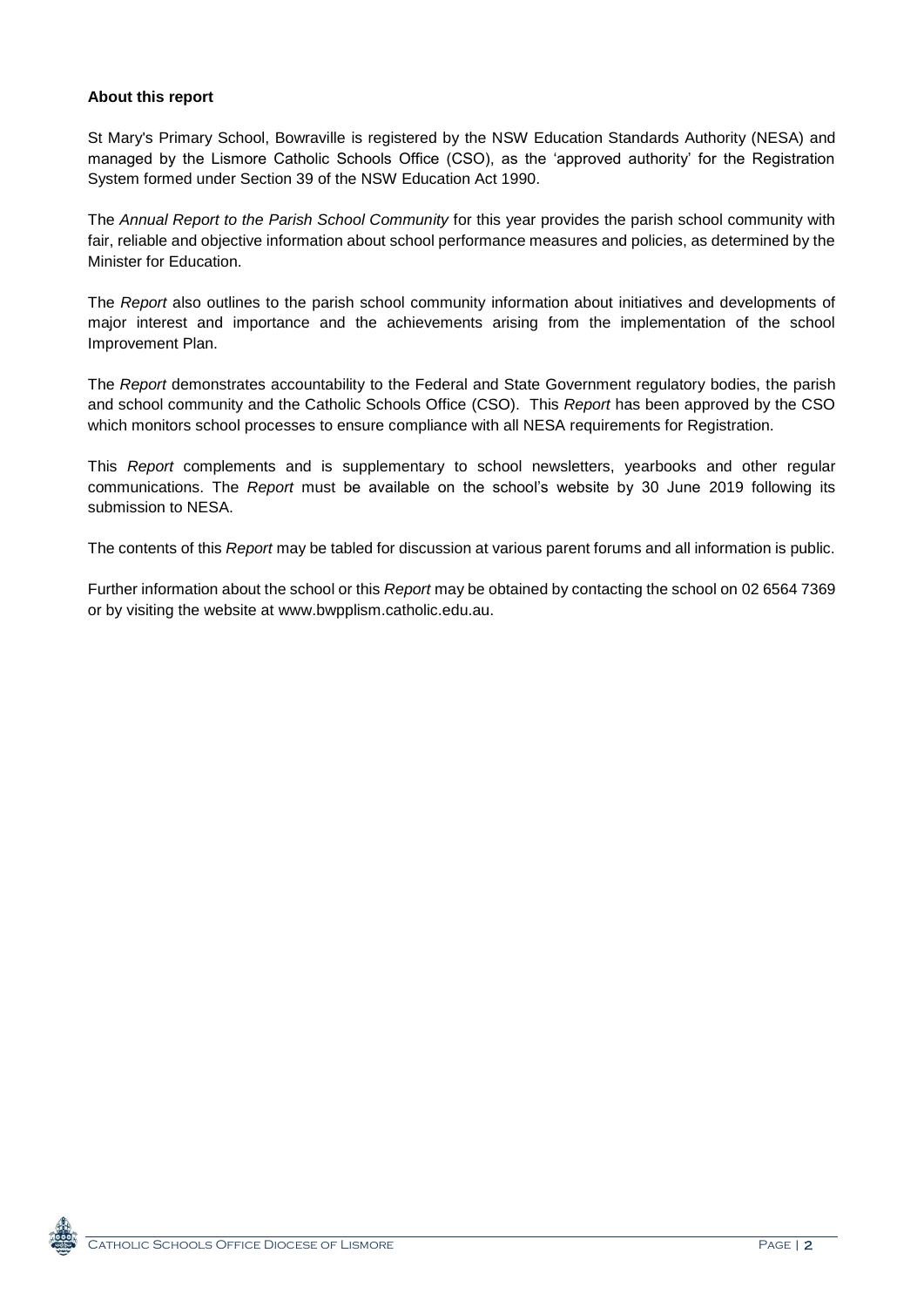#### **1.0 Messages**

# **1.1 Principal's Message**

The primary purpose of St Mary's Primary School, Bowraville is to support the members of the parish community in providing a faith formation for their children. The school fosters a commitment to the individual person and provides opportunities for academic, cultural and sporting achievement. St Mary's Primary School, Bowraville offers students a quality Catholic education based on the teaching of the Church and within the context of a strong faith community.

Our parish school continued to provide many opportunities for the students to excel in academic, cultural and sporting areas. All of these areas combined to ensure that our school's mission was lived out daily in the life of the school.

The students' achievements and accomplishments were showcased throughout 2018. Student work was proudly displayed in classrooms, on school noticeboards and in the school office. School achievement was highlighted and celebrated at many school assemblies. Our focus was to continue to build on the reputation that St Mary's Primary School, Bowraville has earned as an exemplary school. The following list provides an indication of the school's academic achievements. In 2018 the school:

- Participated at Credit or Distinction level in the diocesan Year 6 Religious Education test.
- Students learnt the traditional Gumbaynggirr language, leading to language and song presentations within the school and wider communities.
- Implemented Personal Plans and Personalised Learning Plans to assist vulnerable Indigenous and non-Indigenous students to make individual progress in both literacy and numeracy.
- Participated in the New South Wales Literacy and Numeracy Action Plan which increased the students' writing skills.

There were many opportunities throughout the year for our school to be represented at community and cultural events. The following list provides an indication of the school's cultural program and community involvement. In 2018 the school:

- Planned Indigenous cultural activities and performances for a number of partner schools from Sydney as well as neighbouring primary schools.
- Students in Year 5 and Year 6 attended the diocesan programs Exuro and Incitare which fostered their faith development.
- Raised funds for Caritas and Project Compassion.
- Students participated in the Bowraville ANZAC Day march and Remembrance service.
- Students regularly participated with parishioners and local Elders in Masses and liturgies that were celebrated within the Nambucca Catholic Valley Parish.

Students performed well at various sporting events throughout the year. The following list provides some examples of sporting highlights. In 2018:

- All students participated in the school athletics carnival with a small team participating at the Zone level.
- Students were selected to participate in the Zone Cross Country.
- All students participated in Rugby League, Touch Football and Tennis coaching clinics.
- Students participated in local Netball and Touch Football gala days.

There were many people who assisted in the school's quest for excellence. In particular, special thanks are extended to the parent body and the school staff for all their generous efforts. St Mary's Primary

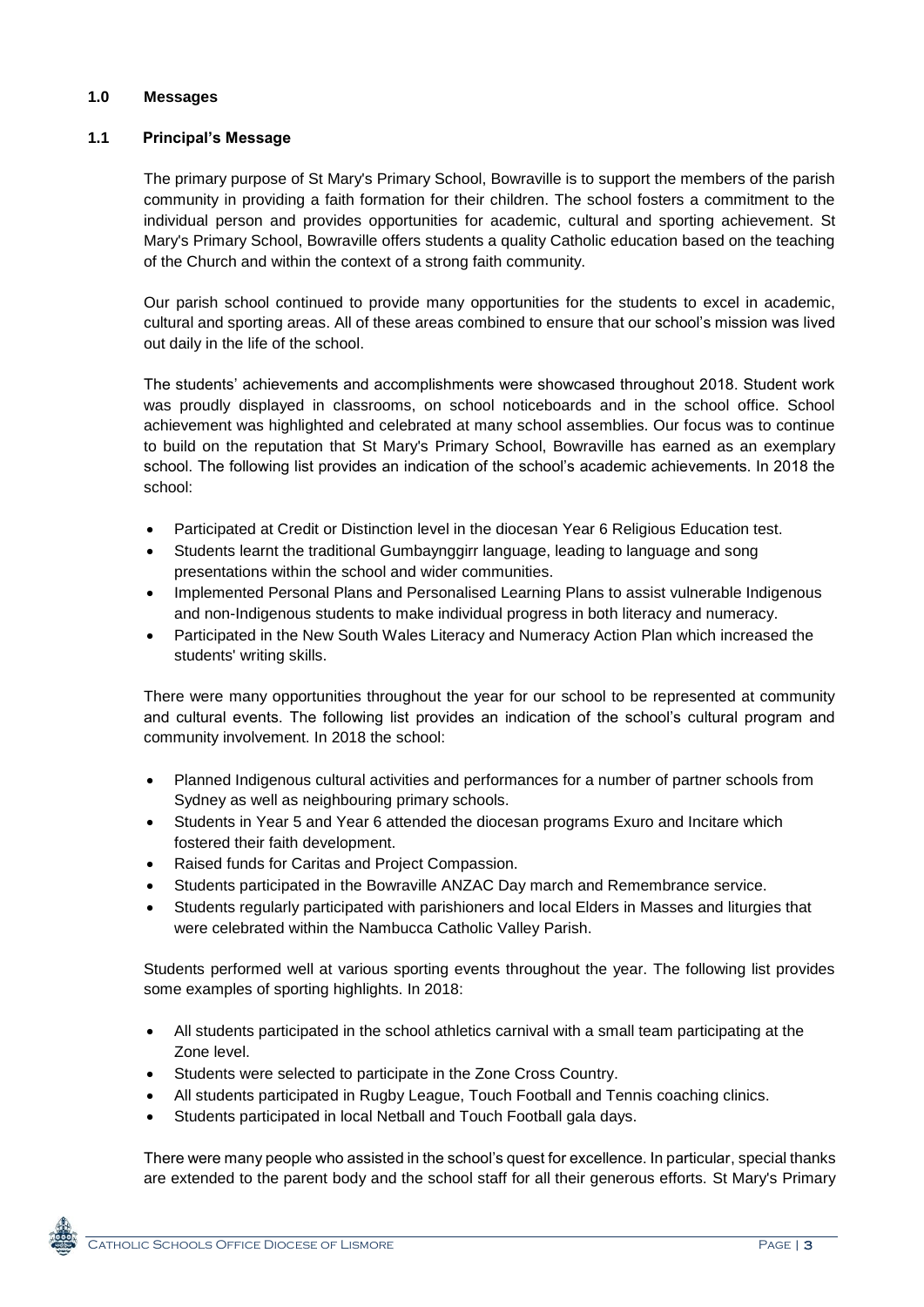School, Bowraville is indeed blessed to have such dedicated and enthusiastic people supporting the school.

Warren Niethe Principal

# **1.2 A Parent Message**

St Mary's continues to reach out to our Indigenous families through the annual Aboriginal Family Faith Retreat. Our local Elders are invited and encouraged to attend all school events, especially NAIDOC Week activities. The traditional language of the Gumbaynggirr people is actively taught to all children throughout the school by an Aboriginal staff member. This is an important part of our school community as it enables the Gumbaynggirr culture and traditions to flourish for future generations.

Our school continues to be an important part of the Nambucca Valley Catholic Parish (NVCP). Staff, children and families attend weekly Mass with parishioners, invite parishioners to volunteer in the classrooms as well as donating Christmas hampers to our local St Vincent de Paul. The school and the NVCP worked with an Aboriginal health corporation to start a Youth Hub that operates out of the school hall. This wider community initiative is helping all the young of Bowraville. A group of parents are active within the school, assisting with the many varied celebrations and activities such a sporting carnivals, Mother's Day stall, Father's Day stall, Easter Raffle and other events.

Families are kept informed about what is happening at school by a School Newsletter that is sent out on a regular basis as well as frequent Facebook posts. Parents/carers and students were able to have a say about how the school is going through a comprehensive annual survey. Information about school improvement has been shared.

Brenda Buchanan Parent Member Friends of St Mary's

# **2.0 This Catholic School**

#### **2.1 The School Community**

St Mary's Primary School, Bowraville is part of the Nambucca Valley Catholic Parish Parish which serves the communities of Bowraville, Macksville and Nambucca Heads, from which the school families are drawn.

Last year the school celebrated 114 years of Catholic education.

The parish priest Fr Shelwin Fernandez is involved in the life of the school.

St Mary's Primary School, Bowraville is a parish school with strong links to the parish family. The school aims to involve the children and their families in the life of the parish through activities such as:

- Participation in parish sacramental programs Baptism, Confirmation, Penance and First Holy Communion.
- Participation in ministries Welcome to Country in Language, Altar Serving, Reading, Music and Offertory at school and parish Masses.
- Including and supporting the Gumbaynggirr Elders.
- Supporting the local St Vincent de Paul chapter.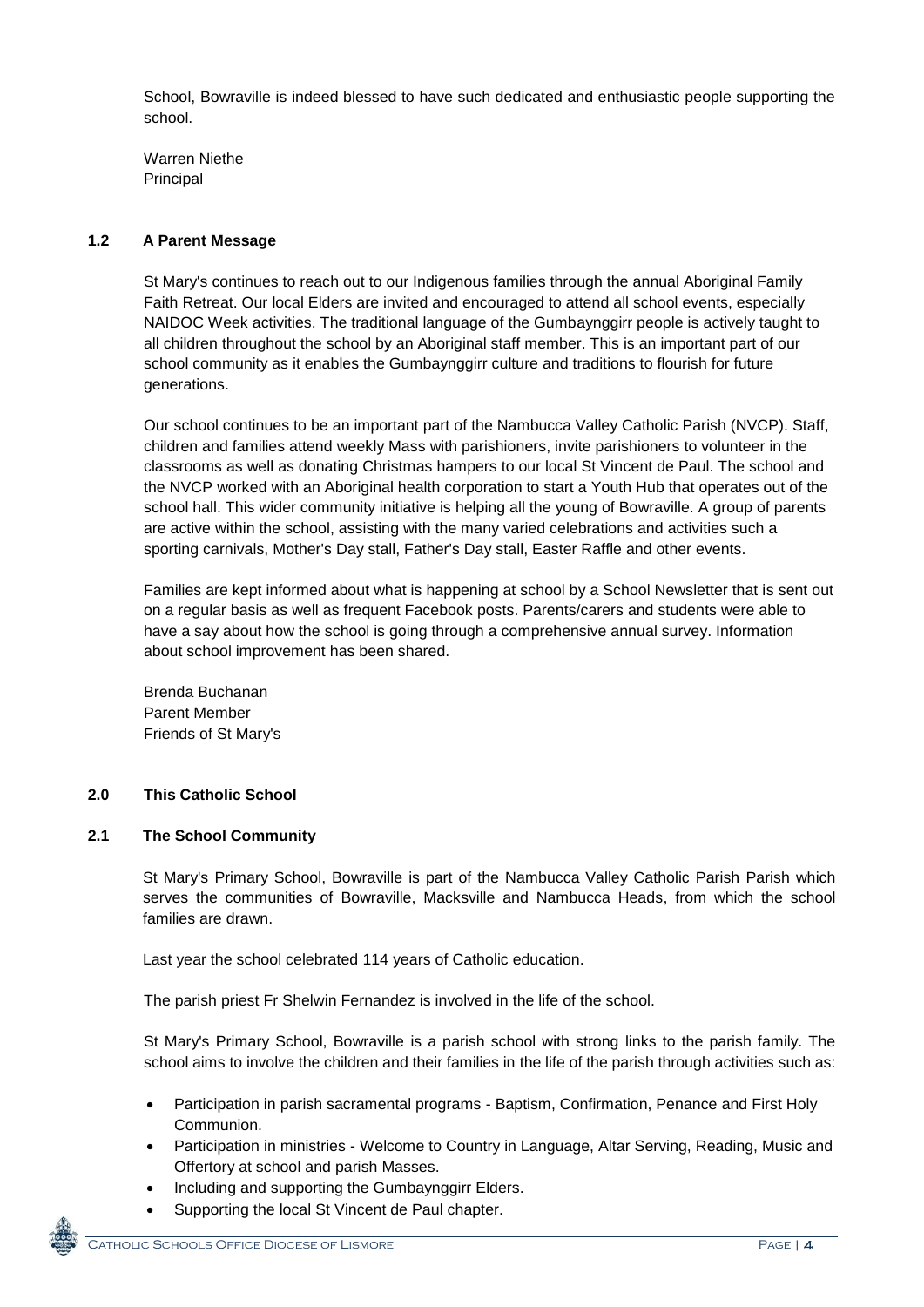The parish school uses the mandated Diocesan Religious Education curriculum and the resource text "To Know, Worship & Love". Catholic life and culture permeate school life with 2.5 hours of religious education taught formally each week. The Diocesan Daily Prayer guidelines support the school's prayer life. The aims and direction of our parish school are guided by *Catholic Education in the Diocese of Lismore, Foundational values for Catholic Identity and Mission.* This Framework underpins all policy, planning, roles and processes within the parish school. Our aim is to increasingly integrate the essence of this statement into all aspects of school life. Religious Education is given priority in our school and classroom curriculum and planning.

The parish school Mission Statement highlights the nature and calling of the school.

# **2.2 School Enrolment**

St Mary's Primary School, Bowraville caters for children from Years K to 6. The following table indicates the student enrolment characteristics:

|                                                                                                | Year<br>Κ      | Year<br>1       | Year<br>$\mathbf{2}$ | Year<br>3      | Year<br>4      | Year<br>5 | Year<br>$6\phantom{1}6$ | <b>TOTAL</b><br>2018 | <b>TOTAL</b><br>2017 |
|------------------------------------------------------------------------------------------------|----------------|-----------------|----------------------|----------------|----------------|-----------|-------------------------|----------------------|----------------------|
| <b>Male</b>                                                                                    | $\,6$          | $6\phantom{1}6$ | $\overline{2}$       | $\overline{4}$ | $\overline{2}$ | 1         | $\overline{2}$          | 23                   | 13                   |
| <b>Female</b>                                                                                  | $\overline{4}$ | $\overline{2}$  | $\overline{2}$       | 6              | $\overline{2}$ | 1         | $\overline{2}$          | 19                   | 12                   |
| Indigenous<br>count included in first two rows                                                 | $\overline{5}$ | 4               | $\overline{4}$       | $\overline{7}$ | 3              | 1         | $\overline{4}$          | 28                   | 14                   |
| <b>EALD</b><br>(Language background<br>other than English)<br>count included in first two rows | 5              | $\overline{4}$  | $\overline{4}$       | $\overline{7}$ | 3              | 1         | $\overline{\mathbf{4}}$ | 28                   | 14                   |

#### **2.3 Student Attendance**

In order for students to reach their full potential it is important that they attend school regularly. Whilst it is the parents' legal duty to ensure their children attend school regularly, our staff as part of their duty of care monitor attendance each day. The Class Roll is marked every day and rolls are checked each week by the principal or their delegate. The school uses the attendance coding system adopted in all NSW schools. Unexplained absences are followed up promptly by staff. Parents are requested to provide a satisfactory explanation for an absence by means such as a written note, telephone call, sms message or email to the school preferably on the first day of absence, and certainly within seven days. The principal is made aware of sustained student absences or absences reflecting a pattern. In these situations, the principal or delegated staff member contacts the parent/guardian. Parents are encouraged to arrange medical and other necessary appointments outside school hours. Prolonged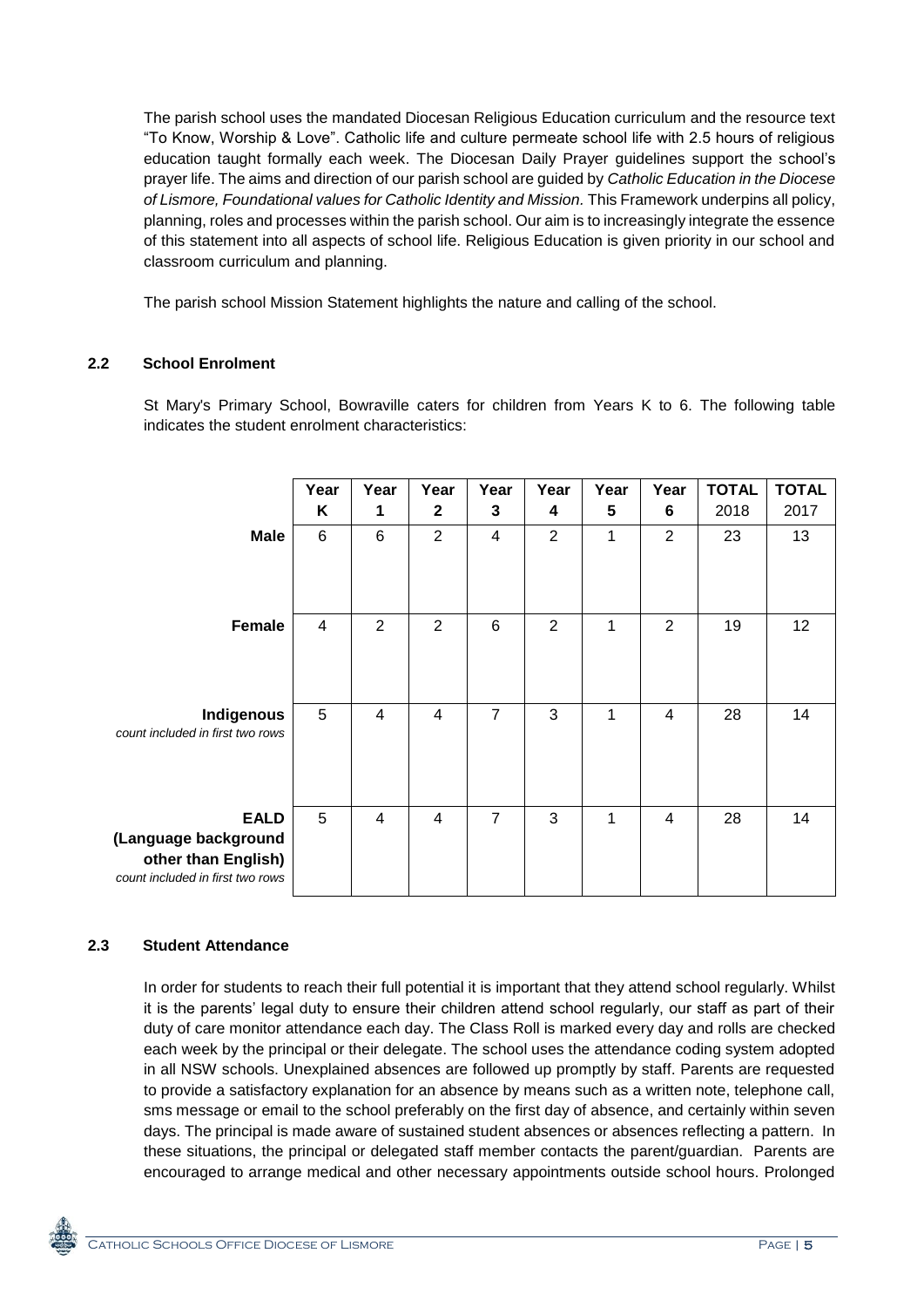periods of absence occur from time-to-time for various reasons. In these cases, students and their parents meet with the principal to discuss the leave request.

The average student attendance rate for the school during 2018 is shown in the following table.

|                                                                                                                                                                                                                                | Year K | Year 1 |  | Year 2 Year 3 Year 4 Year 5 | Year 6 | All<br><b>Years</b> |
|--------------------------------------------------------------------------------------------------------------------------------------------------------------------------------------------------------------------------------|--------|--------|--|-----------------------------|--------|---------------------|
| Average Student   86.6%   89.9%   86.8%   88.1%   92.6%   94.6%   89.2%   89.2%   Research   89.2%   89.2%   89.2%   89.2%   89.2%   89.2%   89.2%   89.2%   89.2%   89.2%   89.2%   89.2%   89.2%   89.2%   89.2%   89.2%   8 |        |        |  |                             |        | 89.7%               |

# **2.4 Teacher Standards and Professional Learning**

|                | Teacher Qualifications / Staff Profile                                                | <b>Number of Teachers</b> |
|----------------|---------------------------------------------------------------------------------------|---------------------------|
| $\mathbf 1$ .  | Those teachers at the NESA Teacher Accreditation Provisional<br>or Conditional level. |                           |
| 2.             | Those teachers at the NESA Teacher Accreditation Proficient<br>level.                 | 7                         |
| 3.             | Those teachers at the NESA Teacher Accreditation Highly<br>Accomplished level.        | 0                         |
| 4.             | Those teachers at the NESA Teacher Accreditation Lead level.                          | 0                         |
| 5.             | Teachers with recognised qualifications to teach Religious<br>Education.              | 6                         |
| 6.             | Number of staff identifying as Indigenous employed at the<br>school.                  | 7                         |
| 7 <sub>1</sub> | Total number of non-teaching staff employed at the school.                            | 7                         |

# **2.5 Teacher Attendance and Retention**

The average teacher attendance figure is 93.70%. This figure is provided to the school by the CSO.

There were no significant staffing changes last year.

# **2.6 Initiatives Promoting Respect and Responsibility**

The school ensures that at every available formal and informal opportunity the values of respect and responsibility are promoted. We want every student to understand and appreciate that they are part of both the school and the local community.

The school models and teaches students about respect and responsibility in a number of ways:

The values of respect and responsibility lie at the heart of Catholic schools, and underpin all policies and procedures. Students, teachers and parents are regularly reminded of the school's commitment to these and other school values by newsletter items, assembly messages and by the nature of our interpersonal relationships. In 2018, a whole school program based on the concepts of team, respect, understanding, support and togetherness (TRUST) was consolidated. The scriptural

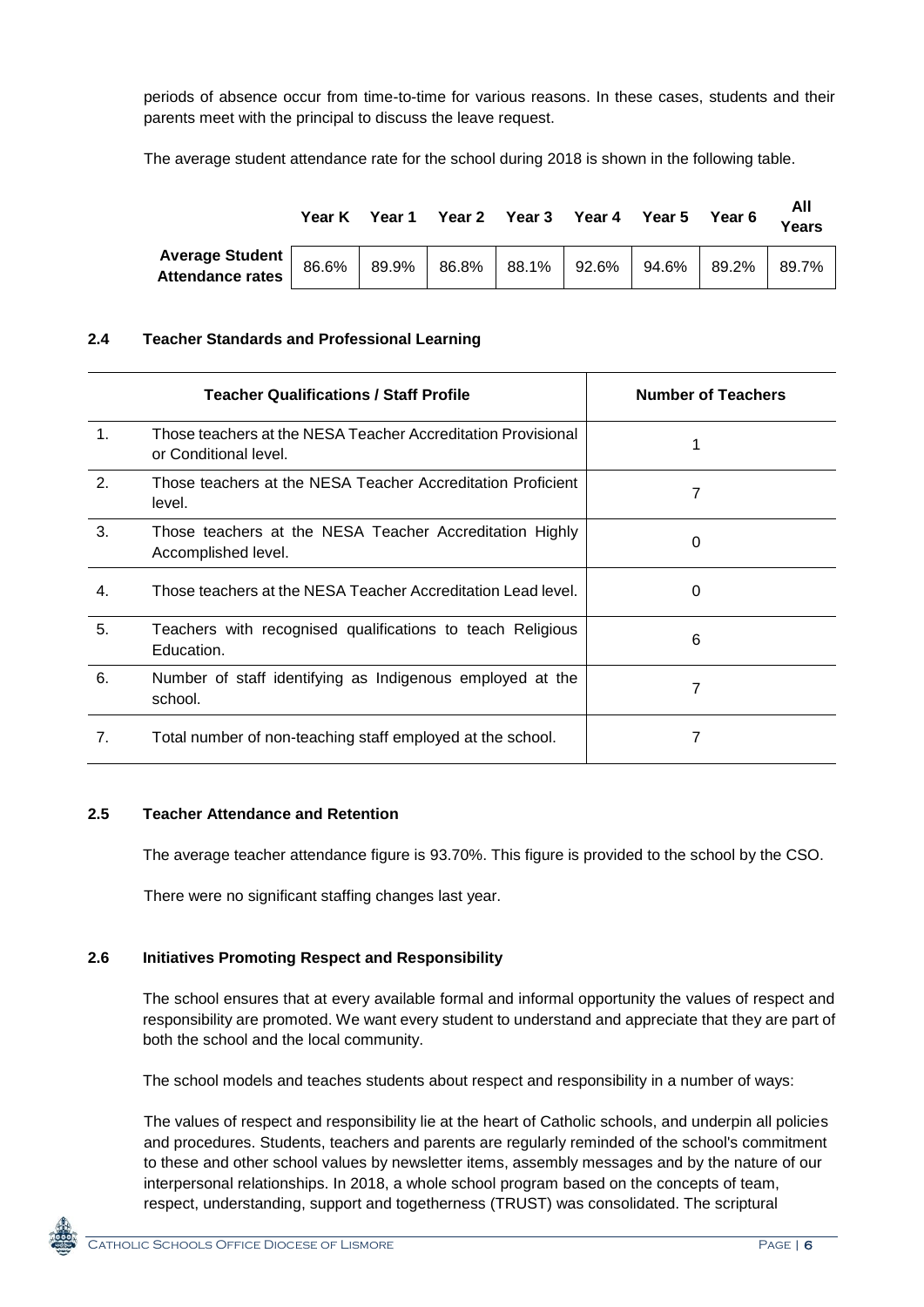passage ' in everything, do to others as you would have them do unto you' (Matthew 7:12) was used to further contextualise the values of respect and responsibility within the school community.

#### **2.7 Parent, Student and Teacher Satisfaction**

The school uses a variety of methods to gauge parental, student and teacher satisfaction with school operations. The school understands the importance of regularly reviewing approval and satisfaction levels. Last year the following formal and informal opportunities allowed the school to test reaction to decisions, policy and school procedures.

In 2018 the school participated in the School Review and Improvement (SRI) process supervised and supported by the Catholic Schools Office. SRI offers the school the opportunity to review all aspects of school life and plan ahead for the next three years. A process titled Building Cultural Capacity (BCC) was implemented to collaboratively engage with the whole school community. This process included a number of staff, parent and student surveys and meetings to gauge the opinion of all members of the school community.

#### **3.0 Teaching and Learning**

#### **3.1 School Curriculum**

The school provides a comprehensive educational program based on and taught in accordance with the NSW Education Standards Authority (NESA) syllabuses for Primary Education. The Key Learning Areas (KLAs) are English, Mathematics, Science and Technology, Human Society and its Environment, Creative Arts and Personal Development, Health and Physical Education.

- A number of KLAs are contextualised taking into account many students are Aboriginal.
- The early years of learning and how the curriculum is delivered is an important focus as many students are starting with limited school readiness.
- There is a strong emphasis that all students meet State and National benchmarks in Literacy and Numeracy. Student progress is tracked and monitored using continuums such as Learning Progressions in Literacy and Mathematical Assessment Interviews in Numeracy.
- The school curriculum is personalised to ensure all students experience success in their learning journey. This is achieved through the use of four critical questions. What do we want students to learn? How will we know if they have learnt? What will we do if they don't learn? What will we do if they already know it?
- The Three Tiers of Intervention are used to ensure specific learning needs are being targeted.
- Students' individual learning success is celebrated on a regular basis.

The school continues to work towards developing 21st Century pedagogy based on current research and data. Across the school, teachers intentionally implement the Gradual Release of Responsibility model, especially in literacy and numeracy. This is achieved through modelled, shared, guided and independent learning tasks. Teachers use the learning and teaching philosophy - "I do, We do, You do" when delivering the curriculum. Additionally, students collaboratively co-design with their teachers, individual learning intentions and success criteria. To enhance personalised learning students' progress is tracked and monitored using continuums.

The parish primary school offers a strong co-curricular program which includes student participation in:

Fostering a connection with the Gumbaynggirr community, especially the Elders.

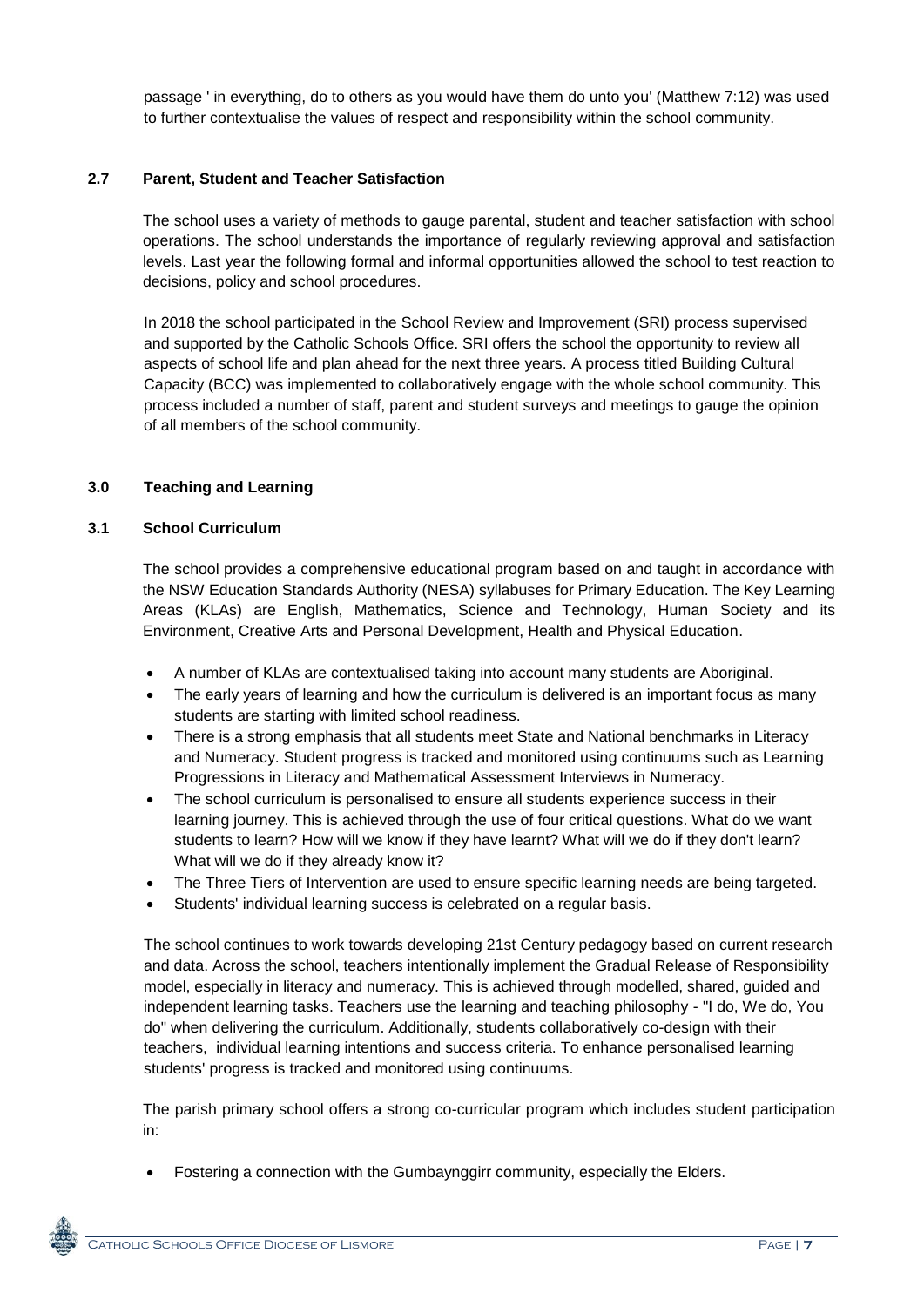- Excursions to St Patrick's Primary School, Macksville and Bowraville Central Public School for shared educational activities.
- Hosting cultural immersion programs for a number of Sydney based schools.

# **3.2 Student Performance in National Testing Programs**

#### **3.2.1 NAPLAN**

The school participated in the National Assessment Program Literacy and Numeracy (NAPLAN) with students in Years 3 and 5 tested. In Year 3, 12 students presented for the tests while in Year 5 there were two students.

In Literacy there were four elements tested. These were reading, writing, spelling and grammar and punctuation. In Numeracy, students were tested in number, patterns and algebra, measurement, data and space and geometry.

In both Year 3 and Year 5 there are six achievement bands with Band 6 being the highest level of attainment in Year 3 and Band 8 the highest in Year 5.

The Commonwealth Government has set minimum acceptable standards for reading, writing and numeracy at particular ages.

At St Mary's Primary School, Bowraville, school and student performance is closely monitored. These tests are one means of gathering data on individual student and school achievement. School staff have participated in Catholic Schools Office information sessions on NAPLAN and Data Analysis workshops.

The following data indicates the percentage of St Mary's Primary School, Bowraville students in each band compared to the State percentage.

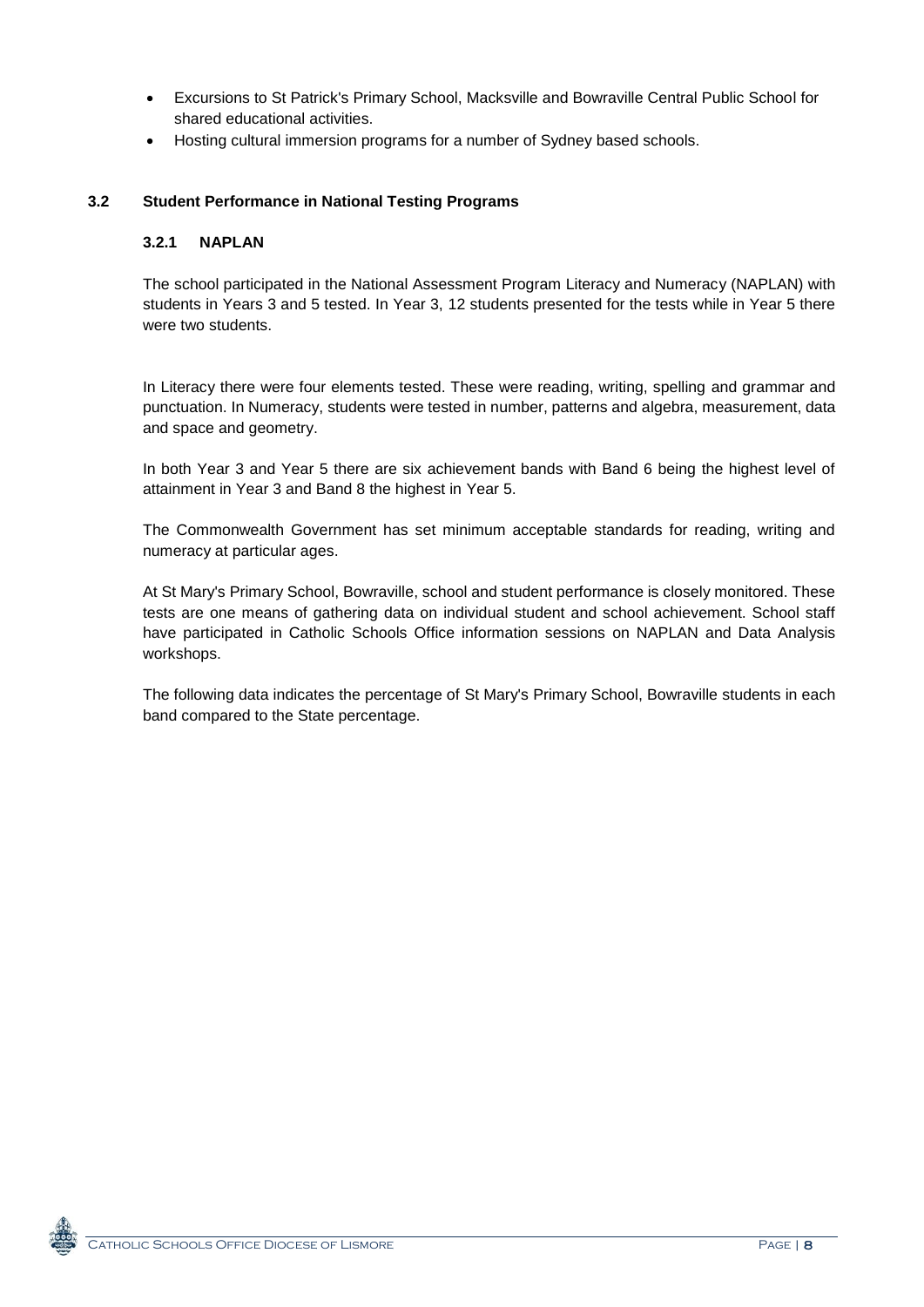| <b>BAND</b>                          | 6     |        | 5     |        | 4     |        | 3            |        |              | $\mathbf{2}$ | 1     |        |
|--------------------------------------|-------|--------|-------|--------|-------|--------|--------------|--------|--------------|--------------|-------|--------|
|                                      | State | School | State | School | State | School | <b>State</b> | School | <b>State</b> | School       | State | School |
| Reading                              | 27.7  | 8.0    | 24.7  | 8.0    | 20.2  | 0.0    | 12.8         | 25.0   | 7.2          | 33.0         | 3.8   | 25.0   |
| Writing                              | 10.9  | 0.0    | 36.0  | 8.0    | 24.3  | 33.0   | 18.4         | 8.0    | 5.4          | 25.0         | 2.8   | 25.0   |
| <b>Spelling</b>                      | 25.8  | 0.0    | 25.0  | 8.0    | 21.0  | 8.0    | 13.7         | 25.0   | 8.0          | 33.0         | 4.4   | 25.0   |
| Grammar<br>and<br><b>Punctuation</b> | 30.9  | 0.0    | 16.8  | 8.0    | 23.2  | 17.0   | 12.5         | 25.0   | 8.2          | 17.0         | 4.2   | 33.0   |
| <b>Numeracy</b>                      | 17.8  | 8.0    | 25.7  | 8.0    | 26.5  | 15.0   | 16.6         | 15.0   | 10.1         | 23.0         | 2.1   | 31.0   |

# **Year 3 NAPLAN Results in Literacy and Numeracy Percentage of students in Bands 1 to 6**

# **Year 5 NAPLAN Results in Literacy and Numeracy**

Due to the fact that only two students completed this assessment in 2018, the results are not published to protect the privacy of each student.

It is recognised that the school is one of fluctuating enrolments. Nevertheless, it is pleasing to note the percentage of students in Year 3 who achieved above benchmark in the top four bands: Reading 41%, Writing 49%, Spelling 41%, Grammar and Punctuation 50% and Numeracy 46%.

Further analysis of average NAPLAN scores over time indicate continued growth in numeracy. This growth is testament to the implementation of Extending Mathematical Understanding (EMU) that focuses on conceptual development and differentiated strategies.

NAPLAN results will be further analysed to inform and guide the direction for future improvements particularly in the areas of Writing, and Grammar and Punctuation. The State (NSW) Literacy and Numeracy Action Plan resourcing will assist in these two domains.

# **3.3 Teacher Professional Learning**

All teachers have been involved in professional learning activities during the year. These activities are designed to develop the professional skills and understandings of staff so as to improve student outcomes. Professional development can take many forms including whole-staff development days, subject specific in-services, meetings and conferences.

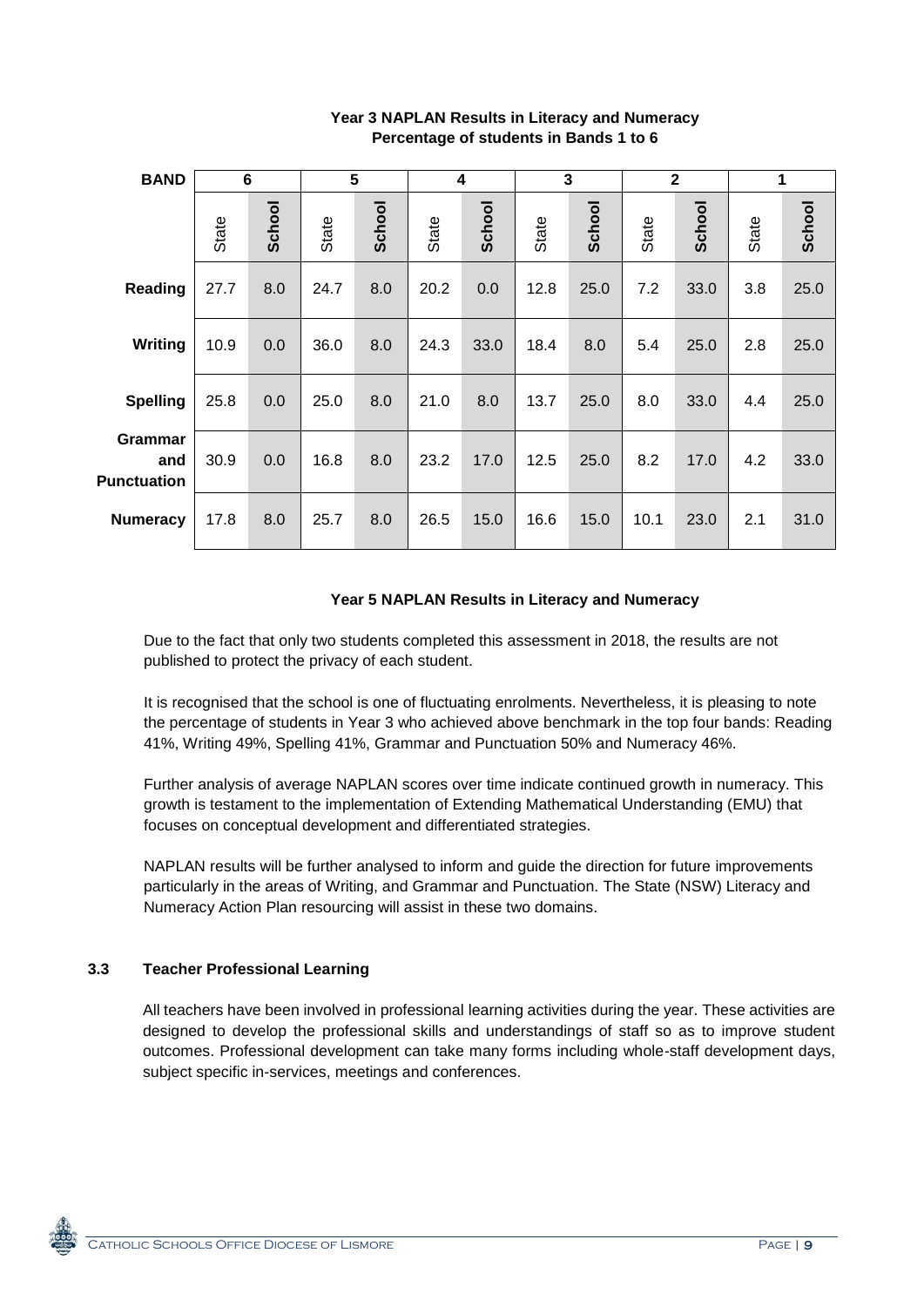Whole staff development day professional learning activities in 2018 were:

| <b>Staff Professional Learning Activity</b>                                 | Date       | <b>Presenter</b>                                                                |
|-----------------------------------------------------------------------------|------------|---------------------------------------------------------------------------------|
| School Improvement Planning and Developing Teacher<br>Cycles of Improvement | 13/04/2018 | Lismore Catholic<br><b>Schools Consultants</b><br>and School<br>Leadership Team |
| Mathematics - Rich Maths Tasks & the Maths Block                            | 06/07/2018 | <b>Professor Peter</b><br>Sullivan                                              |
| Parish School Retreat                                                       | 23/07/2018 | Leadership Teams -<br>St Mary's Bowraville<br>and St Patrick's<br>Macksville    |
| School Improvement - Building Cultural Capacity                             | 10/09/2018 | School Improvement<br>Team                                                      |
| The Structure of the Writing Hour                                           | 15/10/2018 | Lee Denton - Lismore<br>Catholic Schools<br>Office                              |

Additionally, staff attended either singly or in groups a range of professional development opportunities including:

| <b>Activity</b>                                                                                  | <b>Staff numbers</b> | <b>Presenter</b>                                                         |
|--------------------------------------------------------------------------------------------------|----------------------|--------------------------------------------------------------------------|
| <b>Quick Smart Intervention Training Days</b>                                                    | 2                    | University of New<br>England                                             |
| K-6 Learning Progressions/Learning Tool                                                          |                      | Lismore Catholic<br>Schools Office and<br>NSW Department of<br>Education |
| <b>First Aid Course</b>                                                                          | 10                   | Peter Swan -<br>Macksville T.A.F.E                                       |
| Building Cultural Capacity - Leadership Team and School<br><b>Improvement Team Coaching Days</b> | 6                    | Peter Hart - Insight<br><b>SRC</b>                                       |

The professional learning expenditure has been calculated at \$7921 per staff member. This figure has been calculated by the CSO and reflects expenditure on casual release days and professional development activities in particular categories.

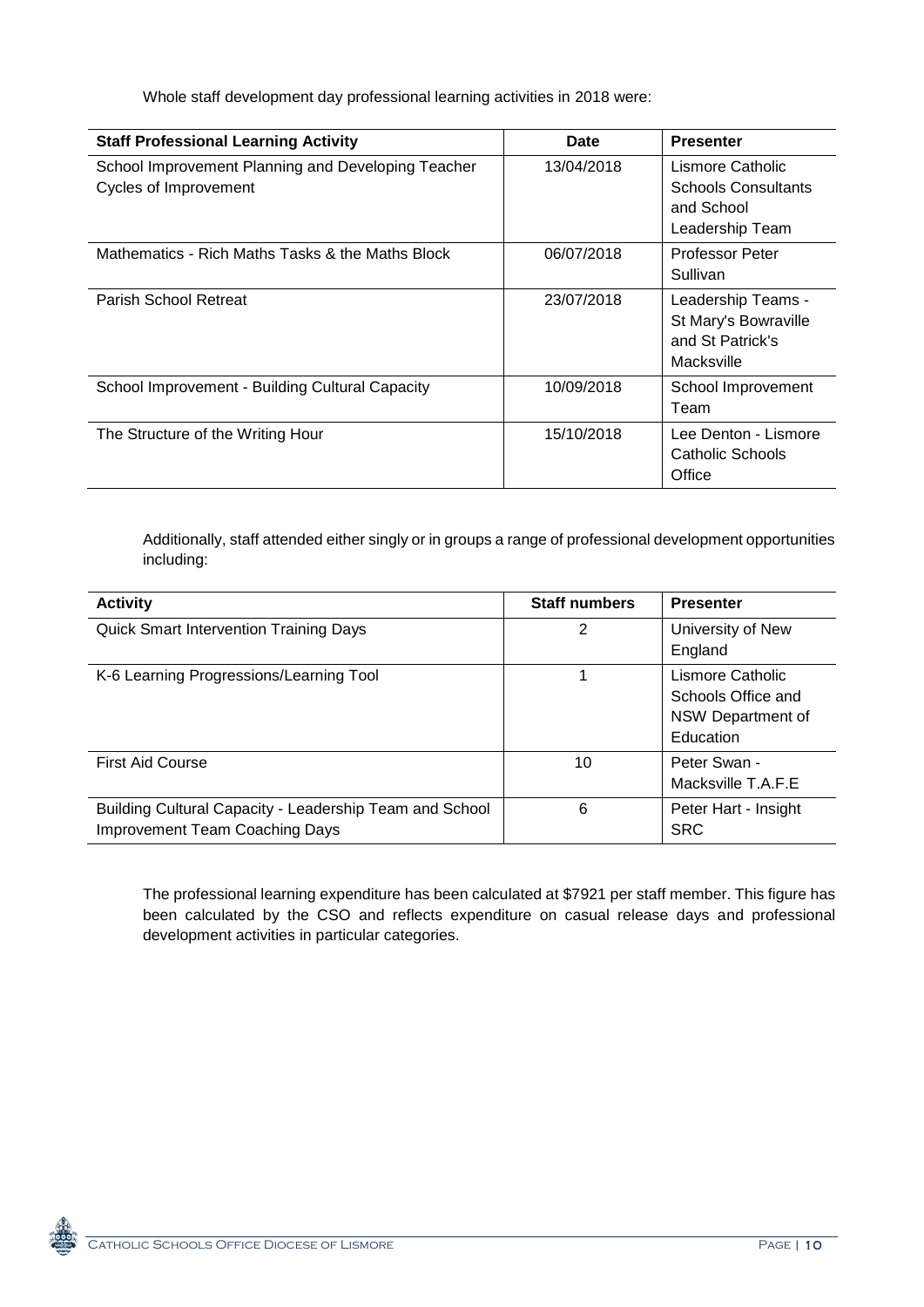#### **4.0 School Policies**

#### **4.1 Enrolment Policy**

Parish schools were established as places of educational excellence and places that transmit the faith, in the mission entrusted to the Church by our Lord Jesus Christ. They form part of a tradition of Catholic education provided by religious and lay teachers in the Diocese of Lismore for over 150 years. They also fulfil parents' rights to choose the schooling for their children which reflects their own faith, values, beliefs and hopes. Catholic schools have a particular responsibility to provide a Catholic religious education to children baptised in the Catholic faith and to support parents in honouring the commitments that they made on behalf of their children at baptism. The Catholic school is also "open to all who want to share its educational and faith goals inspired by Christian principles" (Congregatio de Institutione Catholica 2009). Most importantly, there is a special place in parish schools for those with the greatest need, especially in areas of lesser educational options or lower socio economic circumstances, and efforts should be made to encourage such enrolments, within the vision of the Bishop of Lismore for the poor. Every new enrolment at St Mary's Primary School, Bowraville requires parents to attend an enrolment interview. The interview provides an opportunity to learn more about the educational experience provided by the school, specific school procedural policies and current school expectations. The School Enrolment Policy explains the Parish enrolment guidelines. A copy of the enrolment policy is located in the school office or it can be accessed on the [school's website.](http://www.bwpplism.catholic.edu.au/policies-programs/)

# **4.2 Pastoral Care Policy**

The school's Pastoral Care Policy is based on the principles of restorative justice and procedural fairness. The policy reflects the vision and mission of the Catholic Church and is characterised by safety, trust and mutual respect. To live out this policy the school has adopted various programs aimed at helping students value themselves and experience wellbeing. These include programs focussing on self-esteem, social relationships, moral development, vocational awareness, sexuality, anti-bullying, drug awareness, health and personal safety. The school's pastoral care program has been developed in consultation with staff, parents and students.

# **4.3 Discipline Policy**

The school does not sanction corporal punishment or allow parents to administer corporal punishment in the school.

The school policy is based on procedural fairness and ensures that school practices respect the dignity, rights and fundamental freedoms of individual students. Students are required to abide by the school rules and to follow the directions of teachers and other people with delegated authority. Where disciplinary action is required any penalty imposed will vary according to the nature of the breach and/or the student's prior behaviour. The policy is discussed with students, staff and parents on a regular basis. Reminders about the policy are regularly included in school newsletters. Relevant sections of the policy are also published in the student diary.

#### **4.4 Anti-Bullying Policy**

The school's Anti Bullying Policy fosters a cohesive approach to the issue of bullying and includes specific initiatives which are designed to promote pastoral care, wellbeing and safe school communities. This policy covers the bullying of students with disabilities. Disabled children and young people need to know they have the right to be safe from bullying, what bullying is, how to keep safe

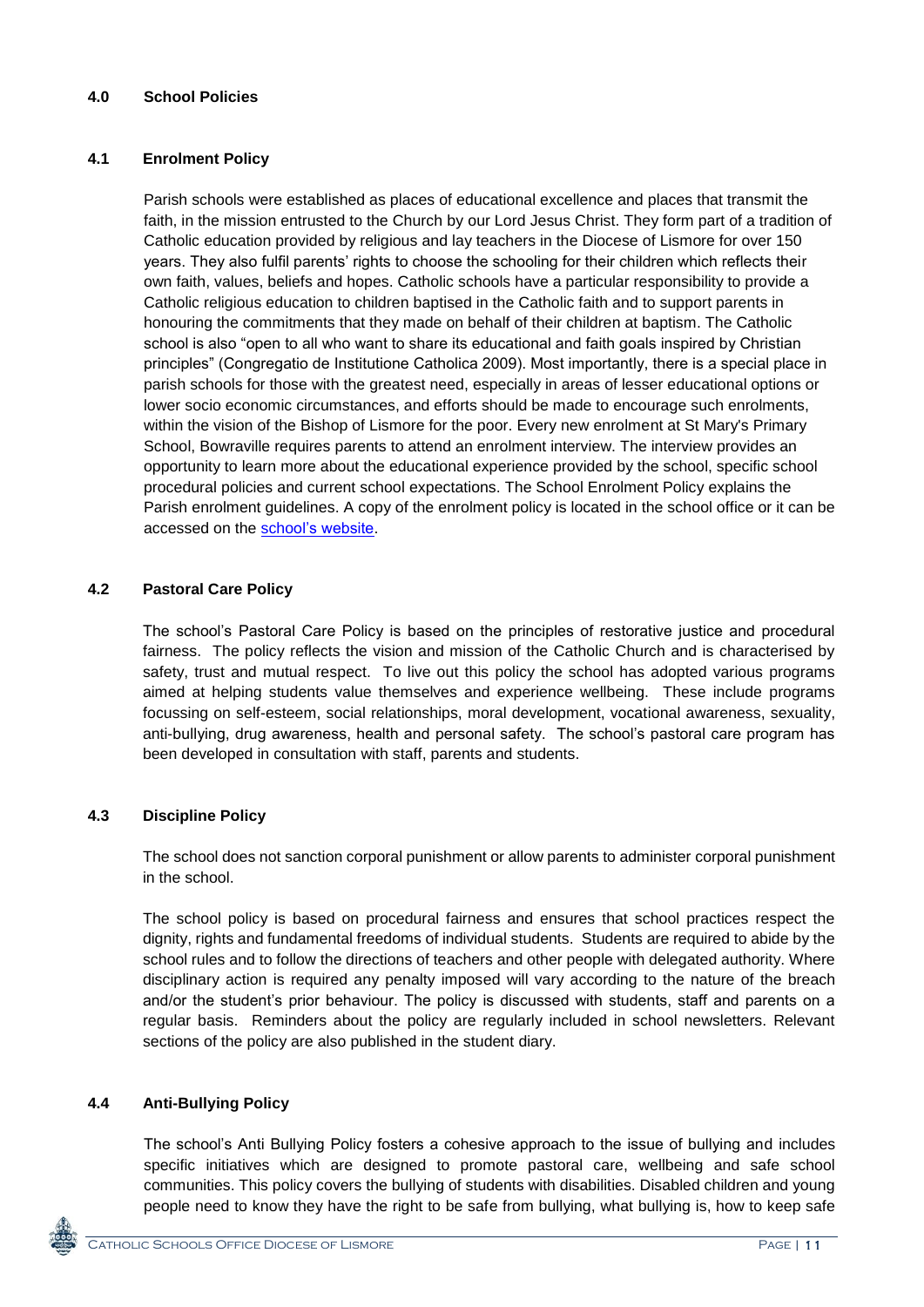and what to do if adults do not do enough to stop the bullying. The dignity of the human person is the foundation of all Catholic social teaching and intrinsic to our education ministry.

# **4.5 Complaints and Grievance Policy**

The school policy is based on procedural fairness and recognises that parents and caregivers must have access to processes that allow them to resolve concerns in a supportive and conciliatory environment. Any concerns raised are responded to promptly and fairly, and confidentiality is always maintained. The policy is available at the front office.

# **5.0 School Determined Improvement Targets**

Each year the school implements the School Improvement Plan. 2018 was a very rewarding year.

| Key improvements achieved this year                                                                                                                                                                                                                                                                                                                                      | Key Improvements for 2019                                                                                                                                                                                                                                                                                                                                                                                                                                                                                             |
|--------------------------------------------------------------------------------------------------------------------------------------------------------------------------------------------------------------------------------------------------------------------------------------------------------------------------------------------------------------------------|-----------------------------------------------------------------------------------------------------------------------------------------------------------------------------------------------------------------------------------------------------------------------------------------------------------------------------------------------------------------------------------------------------------------------------------------------------------------------------------------------------------------------|
| Catholic Identity and Mission<br><b>Permeated Catholic Worldview across</b><br>some Key Learning Areas.<br>Strengthened the connection between<br>school and parish through the provision of<br>music at Sunday Masses.<br>Made progress in embedding Aboriginal<br>culture and spirituality into the faith life of<br>the school.                                       | Catholic Identity and Mission<br>Work towards including Aboriginal<br>spirituality in school Masses and liturgies.<br>Continue to evangelise the Catholic faith<br>tradition by inviting families to participate<br>in Proclaim Lismore events and<br>encouraging participation at Sunday<br>Mass.<br>Use the school's newly appointed Child<br>and Family Support worker (counsellor) to<br>contextualise pastoral care programs<br>within the school community.                                                     |
| Organisation and Co-Leadership<br><b>Established Building Cultural</b><br>Capacity frameworks that a culture of co-<br>leadership based collaboration, strategic<br>professional learning, mentoring and<br>feedback.<br>Granted additional leadership support and<br>capacity at the school level with the<br>appointment of a part-time assistant to the<br>principal. | Organisation and Co-Leadership<br>Continue using the Building Cultural<br>Capacity process to drive school<br>improvement.<br>Engage more fully students, families and<br>wider community in Building Cultural<br>Capacity.<br>Consolidate the school Leadership Team<br>$\bullet$<br>membership and increase their capacity<br>through distributive leadership practices.<br>Support school Action Teams to work with<br>students and families around the areas of<br>student wellbeing and community<br>engagement. |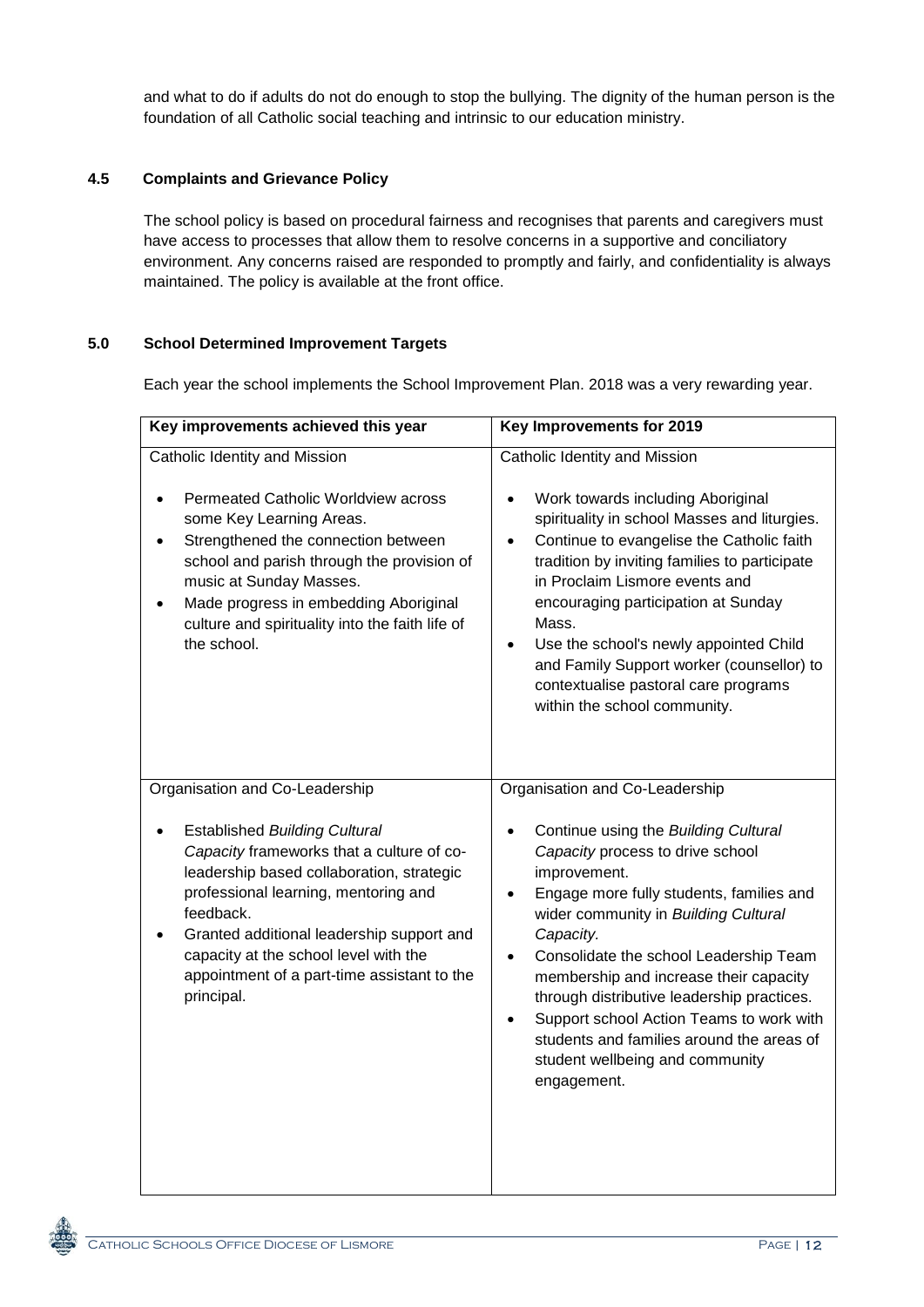| <b>Teaching and Learning</b>                                                                                                                                                                                                                                                                                                                              | Teaching and Learning                                                                                                                                                                                                                                                                                                                                                                                                                                                                                                                                                |
|-----------------------------------------------------------------------------------------------------------------------------------------------------------------------------------------------------------------------------------------------------------------------------------------------------------------------------------------------------------|----------------------------------------------------------------------------------------------------------------------------------------------------------------------------------------------------------------------------------------------------------------------------------------------------------------------------------------------------------------------------------------------------------------------------------------------------------------------------------------------------------------------------------------------------------------------|
|                                                                                                                                                                                                                                                                                                                                                           |                                                                                                                                                                                                                                                                                                                                                                                                                                                                                                                                                                      |
| Supported initiatives and practices in<br>response to being a State Literacy and<br>Numeracy Action Plan school.<br>Worked towards developing a whole school<br>approach to writing based on current<br>research.<br><b>Consolidated Extending Mathematical</b><br>Understanding strategies, in particular<br>quality differentiation in the maths block. | Continue to be responsive to the<br>requirements and actions of being a State<br>Literacy and Numeracy Action Plan<br>school.<br>Consolidate a whole school approach to<br>writing.<br>Contextualise the English scope and<br>sequence to better support the students'<br>backgrounds and learning needs.<br>Review the process and procedure for<br>writing a Personalised Learning Plan<br>(PLP) for Indigenous students.<br>Review the process and procedure for<br>$\bullet$<br>writing a Personalised Plan (PP) for a<br>student with a specific learning need. |
| <b>Community and Relationships</b>                                                                                                                                                                                                                                                                                                                        | <b>Community and Relationships</b>                                                                                                                                                                                                                                                                                                                                                                                                                                                                                                                                   |
| Implemented the values and actions of<br>TRUST (Team, Respect, Understanding,<br>Support, and Together) throughout the<br>whole school community.<br>Provided opportunities for families to<br>participate in school life.                                                                                                                                | Support the Youth Hub joint community<br>project between the Nambucca Valley<br>Catholic Parish and Galambila Aboriginal<br>Health Corporation - Coffs Harbour.<br>Participate in the Food Rescue program<br>٠<br>that operates in the Bowraville community.<br>Establish a school Action Team to<br>develop more fully better ways to engage<br>with school families and the wider<br>community.                                                                                                                                                                    |

# **6.0 Financial Information**

Catholic schools are accountable for all monies received. Each year, the Lismore Catholic Schools Office submits to the Commonwealth Government a financial statement on behalf of the parish primary schools and secondary colleges. This statement details the income and expenditure of each school. In addition, the financial accounts for each school and for the Catholic Schools Office are audited annually.

A visual summary of the income and expenditure reported to the Commonwealth Government for 2018 is presented below: